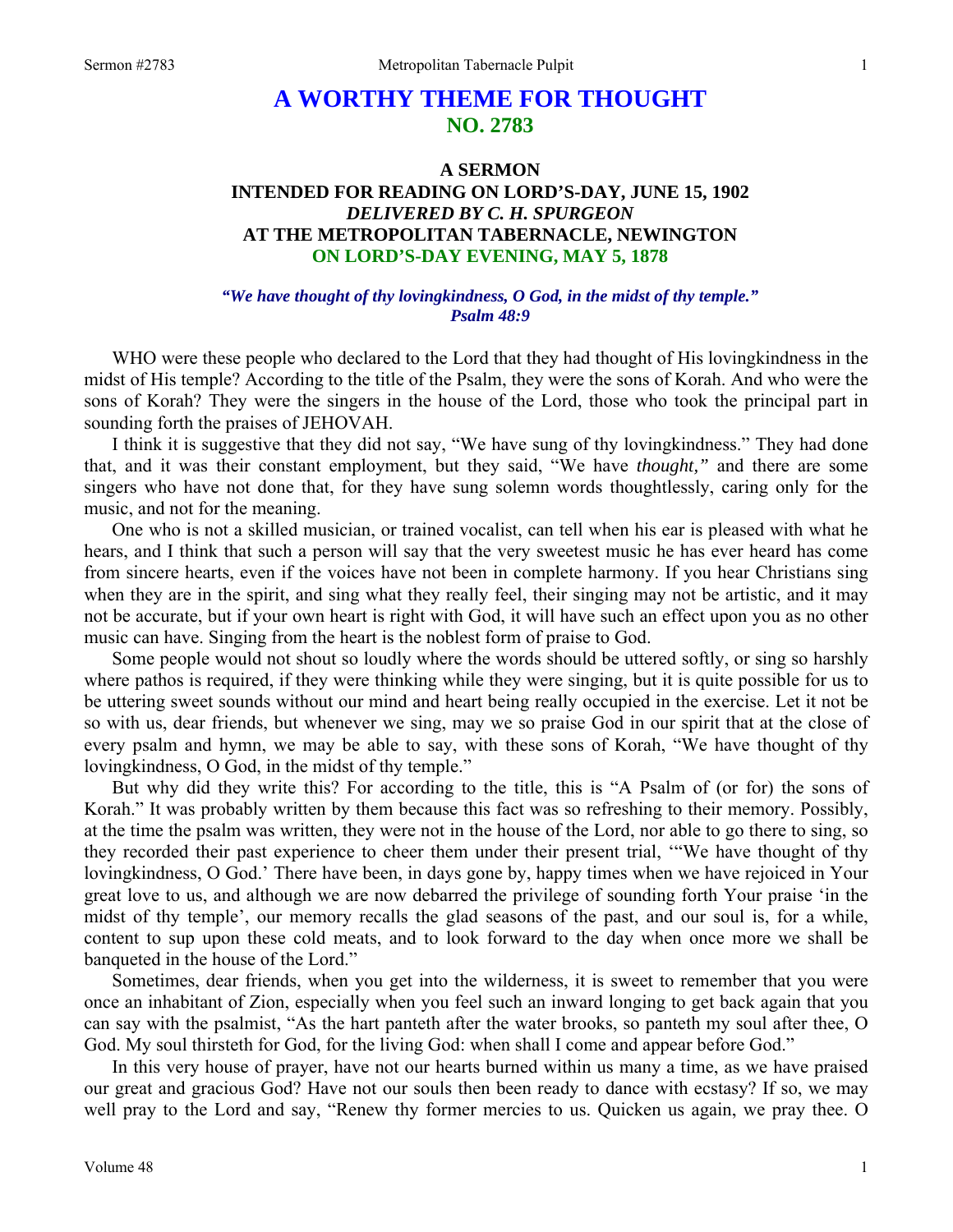restore unto us the joy of thy salvation, and cause our hearts again to shout aloud with grateful thanksgiving for all thy lovingkindness towards us!"

To help us to receive an answer to the prayer which I have just uttered on your behalf, as well as for myself, let us look at our text very carefully, and seek the Holy Spirit's guidance in explaining it. Doing so, I think we shall learn, first, that *the occupation of these sons of Korah was gracious,* "We have thought of thy lovingkindness, O God." Then, secondly, *the place was appropriate*. Where could they be, to think of the lovingkindness of the Lord, better than in His temple? When I have spoken on these two points, I will try to show you, thirdly, that *the result was beneficial*. The psalm itself shows us how much they were profited by thinking upon the lovingkindness of the Lord, and it also reveals to us the blessing which came to others through them.

**I.** So, first, we learn that THEIR OCCUPATION WAS GRACIOUS, "We have thought of thy lovingkindness, O God."

*Thought is a noble faculty,* the power to exercise it distinguishes men from the brute beasts. We grovel when we are under necessity to perform the acts that relate only to the body, we rise as we are able to perform the functions of the mind and heart. Really to think, is an ennobling employment, yet it is not everybody who cares to think. There are many, who regard themselves as religious people, who like to pay somebody else to do their thinking for them, so it is theirs only second-hand. They are not like the noble Bereans, who "received the word with all readiness of mind, and searched the scriptures daily, whether those things were so," thus going to the fountainhead, instead of drinking of the streams which have probably been polluted in their course.

You may rest assured of this, that you do not really know anything until you have thoroughly thought it out. You say, perhaps, "I believe such and such a creed," yet you hardly know what is stated in that creed, and you certainly do not know what the words mean, and therefore, you do not really believe it in the right fashion. If you would truly know it, you must study and labor to understand it, in fact, you must think it over.

But the singular thing is, that many people will do almost anything except think. A pretty service, to which the flowers from Covent Garden lend the chief attraction, or in which the millinery makes the greatest show, pleases a great many, and to have the ears charmed with the melodious sounds of vocal or instrumental music producing a sensuous feeling which they suppose to be true devotion, but is not how many there are who will give almost anything for this, but as for thinking, they cannot do that. Such work is too hard for their mental constitution, they do not think, and they cannot think.

Yet, brethren, no man can be a strong Christian unless he is able to say, in the words of our text, "We have thought of thy lovingkindness, O God." What is needed is that we should believingly think in harmony with the great thoughts of God, thinking them over again after Him, as it were, not endeavoring to think anything contrary to what is revealed, or seeking to be inventors of truth—which we can never be—but reading, marking, learning, and inwardly digesting what we find recorded in the Sacred Scriptures. This is the kind of thought that we must exercise if we are to grow in grace, and to make advances in the divine life.

Not only, however, is thought a noble faculty, *but God's lovingkindness is a theme that is specially worthy of thought*. If there is any subject that may be neglected in our meditations, this must never be. The commonest ties of gratitude bind us at least to think about the great goodness of God to us. It is an amazing thing that He should ever have so highly favored such unworthy persons as we are, and favored us so long, so tenderly, and so perseveringly. Truly, the mercies He has bestowed upon us should never be—

> *"Forgotten in unthankfulness, And without praises die."*

Besides, if we do not at least think about God's lovingkindness to us, we may well tremble lest He should no more think upon us for good, and find more grateful recipients of His lovingkindness. Not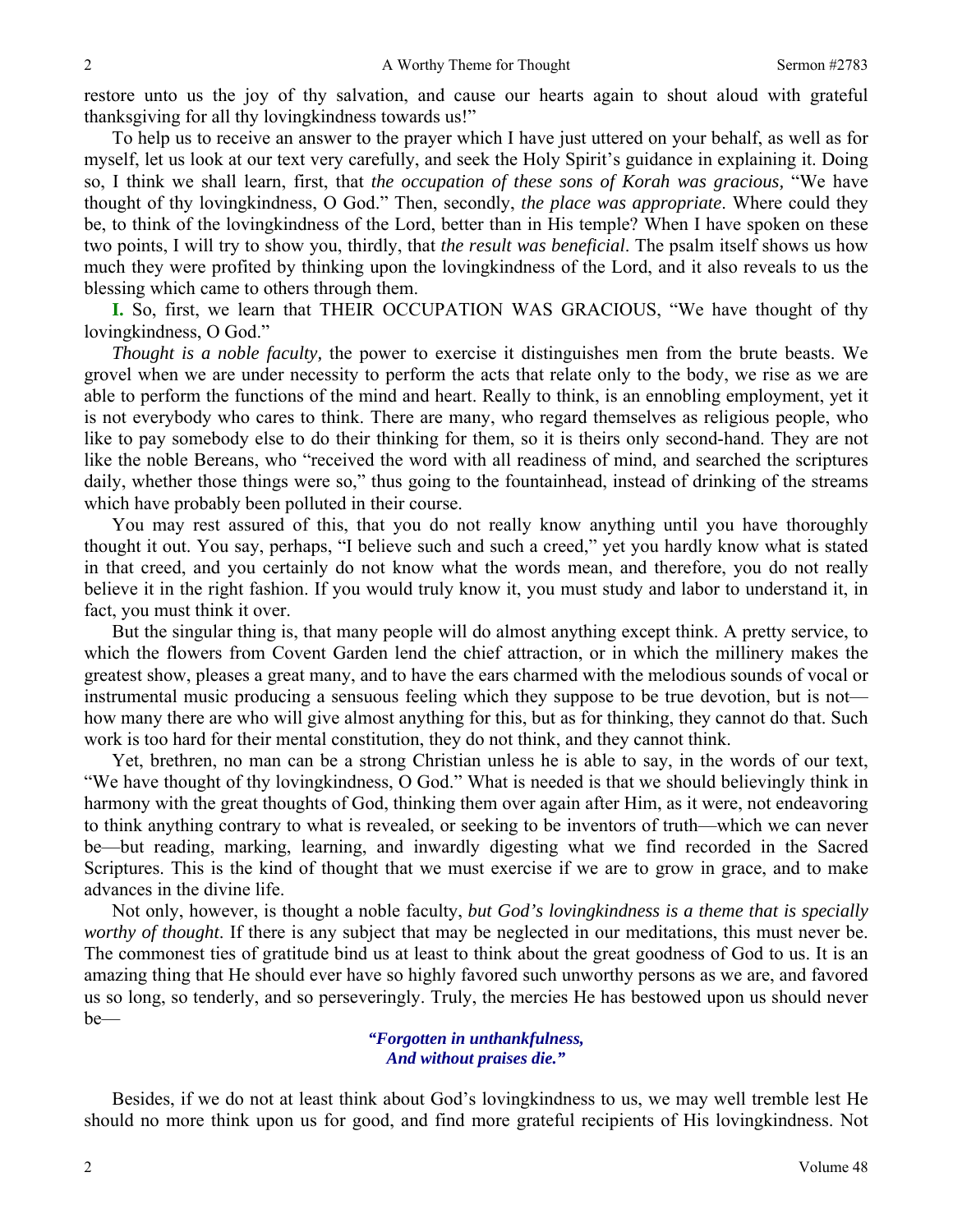think of His lovingkindness? Why! there are some of us who cannot help doing so, for it continues to be manifested to us every day. We cannot forget the past mercies, for the present ones are so abundant. Fresh oil to anoint us is always flowing from the good olive tree which is one of the symbols of our Savior. How can we forget what the Lord has done for us? I might slightly alter that striking expression of captive Israel and say, "If I forget thee, O thou lovingkindness of the LORD, let my right hand forget her cunning. If I do not remember thee, let my tongue cleave to the roof of my mouth."

The beam out of the wall, and the stones on which we rest our feet, might well cry out against us if we did not think of the lovingkindness of the Lord. If we cannot tell all about it, if we cannot properly weigh and value it, if we cannot give any adequate return for it, yet let us at least think of it. Let every one of us think of it now, so that we may be able to say, at the close of the service, or even before, "We have thought of thy loving kindness, O God, in the midst of thy temple."

Further, *such thought as our test describes is essential to all true worship*. Be not startled if I say that it is very much in proportion to our thought that we do really worship, and without thought, there is no true worship. Suppose we sing the praises of God without thinking what we are doing, is that praising Him? Nay, no more than if we could have taught a parrot, or constructed an automaton, to make the same set of sounds.

Suppose we preach without thought, of what value is such preaching? I am afraid there is much of that sort of preaching to be heard. One minister said some time ago, that he could preach two sermons a day, six days in the week, and think nothing of it, and somebody who knew his style of speech, said that he was quite right in thinking nothing of it, for there was nothing in it to think of. If the preacher shall talk, and talk, and talk, but does not himself think, his words will not be acceptable even to his hearers, much less can he hope that they will be accepted by God.

If you say that you worship God without thought, I answer that you worship not God at all, and that you rather mock Him than worship Him. If you kneel down to pray, ere you retire to rest, and when you rise up, you say to yourself, "I never thought of what I was saying," then, sir, you did not really pray, there was no true prayer in the act, it was all a mockery and a sham. We must make the whole of our devotion an exercise of the inward spirit, not so much an act of the vocal organs as of the thoughtful part of our being, so that we may be able truly to say, "We have thought of thy lovingkindness, O God, in the midst of thy temple."

Now, this task of thinking of God's lovingkindness ought to be a very easy one, for *there is abundance of material to think of in God's lovingkindness*." Well did Joseph Addison sing—

> *"When all Thy mercies, O my God My rising soul surveys; Transported with the view, I'm lost In wonder, love, and praise."*

Each one of us, who has been the subject of saving grace, may say to the Lord, "I have thought of Thy lovingkindness to me in Thine eternal counsels, or the earth was, and of Thy lovingkindness to me long before the members of my body were curiously wrought by Thy mysterious power."

Some of us can say to the Lord, "I have thought of Thy lovingkindness in having committed me to the care of a godly mother and a Christian father, of Thy lovingkindness to me, in my infant days, when I could not protect myself, of Thy lovingkindness to me, in my wayward youth, when I ran into divers follies, knowing not myself or Thee, and of Thy lovingkindness to me, when I grew up to manhood, and alas! my folly ripened into sin. I have thought of Thy pitying, restraining, forgiving lovingkindness, that watched over me in all my wanderings, ever tracking the lost sheep that the good Shepherd might always know where it was, and in due time bring it home, and that loving kindness which at last, lovingly grasped me, laid me upon Thy shoulders, and bore me home rejoicing. Thy lovingkindness, O my God, where shall I end the story of it? Surely, it shall last, not only as long as my existence here, but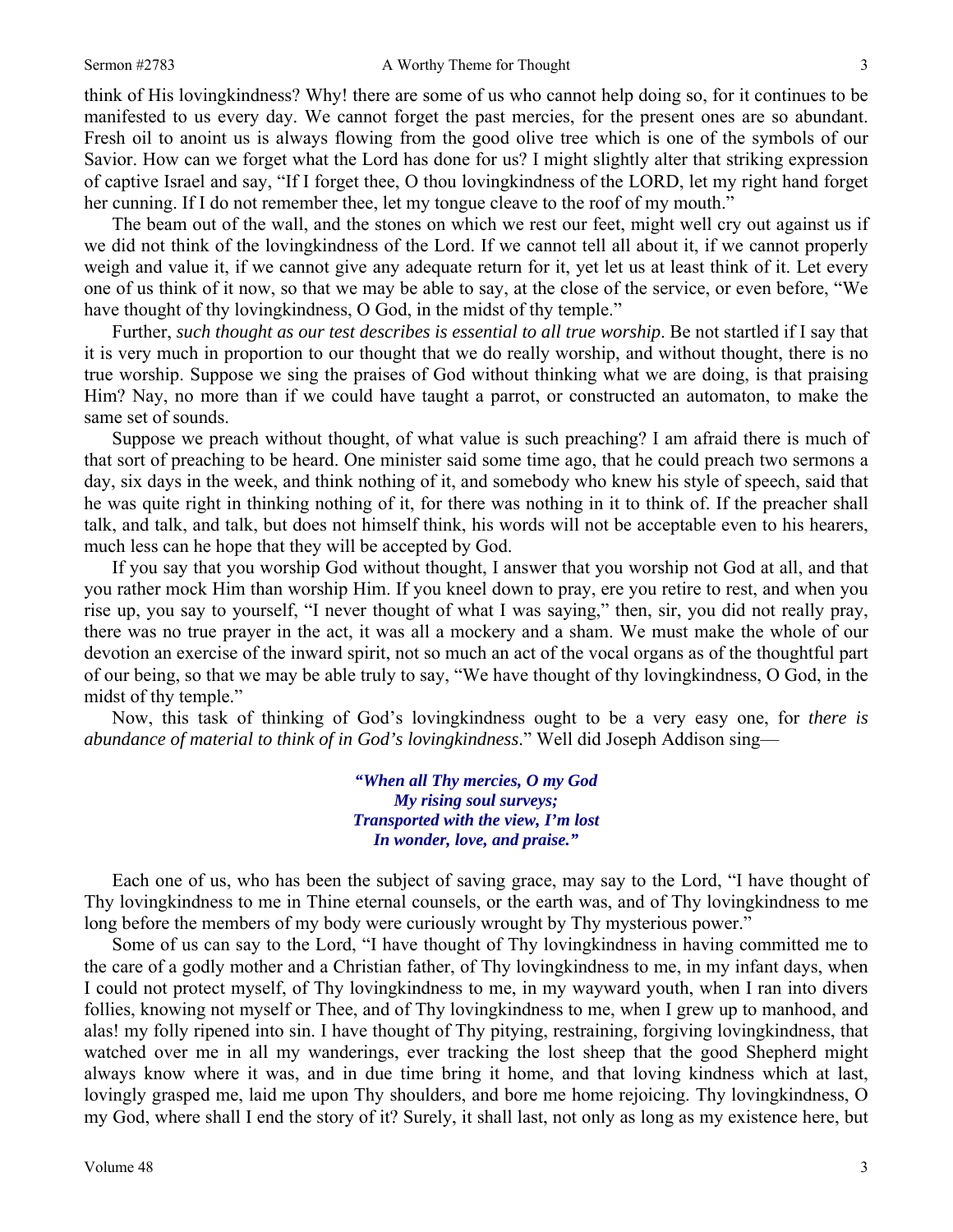it shall be continued throughout eternity. Since the new birth of Thy servant, how great have been Thy lovingkindnesses in instruction, in deliverance, in forgiveness, in comforting, in strengthening, in guiding, in answering prayer, in removing temptation, in conquering infirmity, in leading on from strength to strength!"

Oh, if we had to write the complete record, the roll would need to be written within and without to hold the list of all the Lord's lovingkindnesses, and it would need to be long enough to belt the whole heaven as with a zodiac of light, for His lovingkindness is without end, and altogether untellable. No man can truly say, "I have thought that subject dry, I have worked it threadbare." Oh, no! We have thought, and we still will think of God's lovingkindness to us, but that is a theme not only worthy of thought, but beyond all thought.

If any of you, brethren, think there is likely to be any lack of material for thought, I beg you to consider the various acts of divine grace, all of which are full of the lovingkindness of the Lord—the everlasting covenant, personal election, redemption, effectual calling, adoption, sanctification, final perseverance. Touch on any point you please, and you may think with joy and gratitude of God's marvelous lovingkindness.

Then, each one of you turn to your own personal experience. I need not again remind you how gracious God has been to you, I have already given you a sort of outline sketch of it. But oh! there are some of you who could tell—no, you would not like to tell, but you know*—*some wonderful things about the Lord's lovingkindness to you. As for myself, I know that my Master has done for me that which, if I were to tell it, would never be believed, and therefore, I shall keep the story of it till I get where doubt and incredulity will never be admitted. The lovingkindness of the Lord is amazing.

Oh, what blessed secrets there have been between Him and some of His most highly favored people! When they have been locked up in the darkest dungeons of the prison, then they have discovered that they were in the King's wine cellar, and He has said to them, "Drink, yea, drink abundantly, O beloved." When they have been shut out from all natural light, they have found that they did not need the sunlight, for their Lord's presence has given them all the brightness they have needed. I warrant you that the Covenanters and our Puritan forefathers knew more of the lovingkindness of the Lord than many of us do, though some of us know so much of it that we shall need all eternity to tell the wondrous story.

Oh, He is a good and gracious God! If you do not think so, it is because you do not know Him. Perhaps you have not yet seen Him in the right light. Possibly, you have been living under the law, if you were living under grace, you would understand Him better.

Or perhaps you have been trying to live with just a little grace, whereas, if you had more grace, you would know the Lord better, and then you would adore Him more. It is never with Him as it is with certain earthly masters, the less they are known, the better they are liked, and the shorter the service under them is, the sweeter is it considered. Oh, no! our blessed Lord is better loved the better He is known, and the longer we serve Him, the easier does His yoke prove to our shoulders.

Personally, I can testify that I find it an ever-increasing joy to be His servant, and it is to me the source of pardonable pride that my two sons are in the service of the same Master, and I should not say that if I had found Him to be a bad Master. I know what some of you say, "I have such a hard taskmaster that I will never bring my boy to him to be apprenticed—not I." But when you serve the Lord Jesus Christ, if you do but know Him as He really is, you will wish to have all whom you love to be beloved of Him, and it will be your heart's delight to see them all earnestly engaged in His blessed service.

Talking thus of the Lord's lovingkindness to any one of you personally, we might in time, get to the end of the story, but beloved, there are thousands of you here, who, unless you have grossly deceived yourselves, have a similar tale to tell. The lovingkindness of the Lord to any one of His children is a theme of wonder, but to hundreds, to thousands, to millions, to a multitude that no man can number, O my blessed Lord, Thy lovingkindnesses are like the sand upon the seashore, or like the stars of heaven, innumerable! None but Thyself can fully understand Thyself.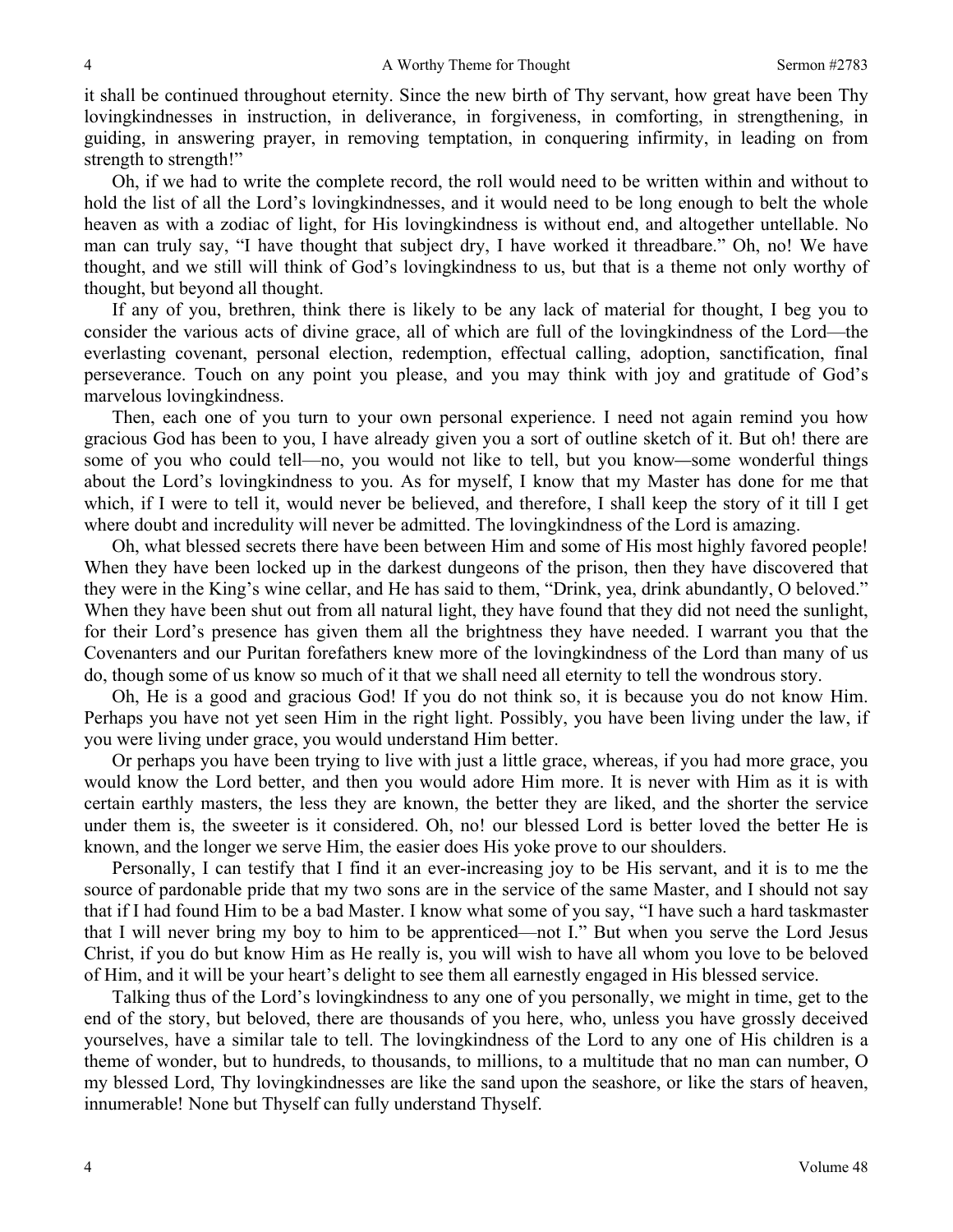#### *"God only knows the love of God."*

It is beyond all the bounds of human thought, or speech, or calculation, or imagination.

I think, dear friends, that I have now shown you that there is plenty of room for thought upon the subject of the Lord's lovingkindness. So now let me go on to say that *this is a kind of worship in which all of you, who are God's people, may engage*. When I go home after this service, I shall be able to say, "I have preached Thy lovingkindness, O God, in the midst of thy temple." You will not all be able to say that, for if we were all preachers, where would be the hearers? But I hope you will be able to say, "I have thought of thy loving kindness, O God, in the midst of thy temple."

Perhaps your singing does not count for much, like mine—more of a growl than a song, our musical friends say. Never mind if it is so, if you cannot sing, you can say to the Lord, "I have *thought of Thy* lovingkindness," and that, after all, being the very essence and soul of worship, will be more profitable to you than if, without thought, you had spoken with the greatest eloquence, or sung only with your lips the sweetest notes of music.

Ah! my dear sick sister over yonder, hardly fit to be out of your room, I hope you will be able to say, "I have thought of Thy lovingkindness, O God." My poor old friend up there in the gallery, who cannot even read the Scriptures, you also can join with us, my brother, in saying, "We have thought of thy lovingkindness, O God."

Yes, my friend, though you have not the talent of communicating anything to others, for you feel so bashful, and are almost hiding your head even now while I am speaking, and although you scarcely think yourself worthy to come to the communion table with the Lord's people, yet you know that you can chime in with us when we say, "We have thought of thy lovingkindness, O God." I do delight in any form of worship in which everybody can join, and this is such that no one, who really loves the Lord, need keep himself out of the happy united assembly.

Yet, brethren, *this practice of thinking of God's lovingkindness is not universally followed*. I am afraid that in all congregations, there are many people who do not think at all, and many others who do think, but they think about almost anything except the lovingkindness of the Lord. You missed your ring from your finger! You say to yourself, "Where did I leave those keys?" You are wondering how that sick child is! You are thinking about that pair of horses to be sold tomorrow! Oh, yes, under the most faithful ministries, these odds and ends of daily life will force their way in if they can, but they must be rigidly excluded when they take the place of that one theme that is really worthy of our thought.

When the birds came down to eat the sacrifice that Abraham was offering, he drove them away. Try, dear friends, to do the same with all that is carnal, frivolous, worldly, that your sacrifices unto the Lord may be well pleasing in His sight, and that you may be able to join with the sons of Korah in saying, "We have thought of thy lovingkindness, O God, in the midst of thy temple."

**II.** Now, secondly, I want to show you that *the place was appropriate,* "in the midst of thy temple."

The temple at Jerusalem stands no longer, it is gone, but are there not temples of God now? Yes, a good many. Of what are they composed? They are composed of living men and women, there are no other temples of God. The apostle Paul wrote to the Corinthians, "Know ye not that your body is the temple of the Holy Ghost which is in you?" But those handsome buildings with spires and towers, and those barn-looking structures called Non-conformist places of worship, are they not temples? No, or if they are called temples, then to them Stephen's words may be applied, "The Most High dwells not in temples made with hands."

So let us cast aside the superstition which regards any particular place, or any set of bricks, and mortar, and stones, and iron, as being in any sense or degree holy. Holiness is not an attribute attaching to material substances. God says, "Heaven is my throne, and earth is my footstool: what house will ye build me? or what is the place of my rest? Hath not my hands made all these things?"

But there is still a temple of the living God, and that temple is made up of the aggregate of all the temples, the temples are the bodies of His people, and the whole Church, which is the mystical body of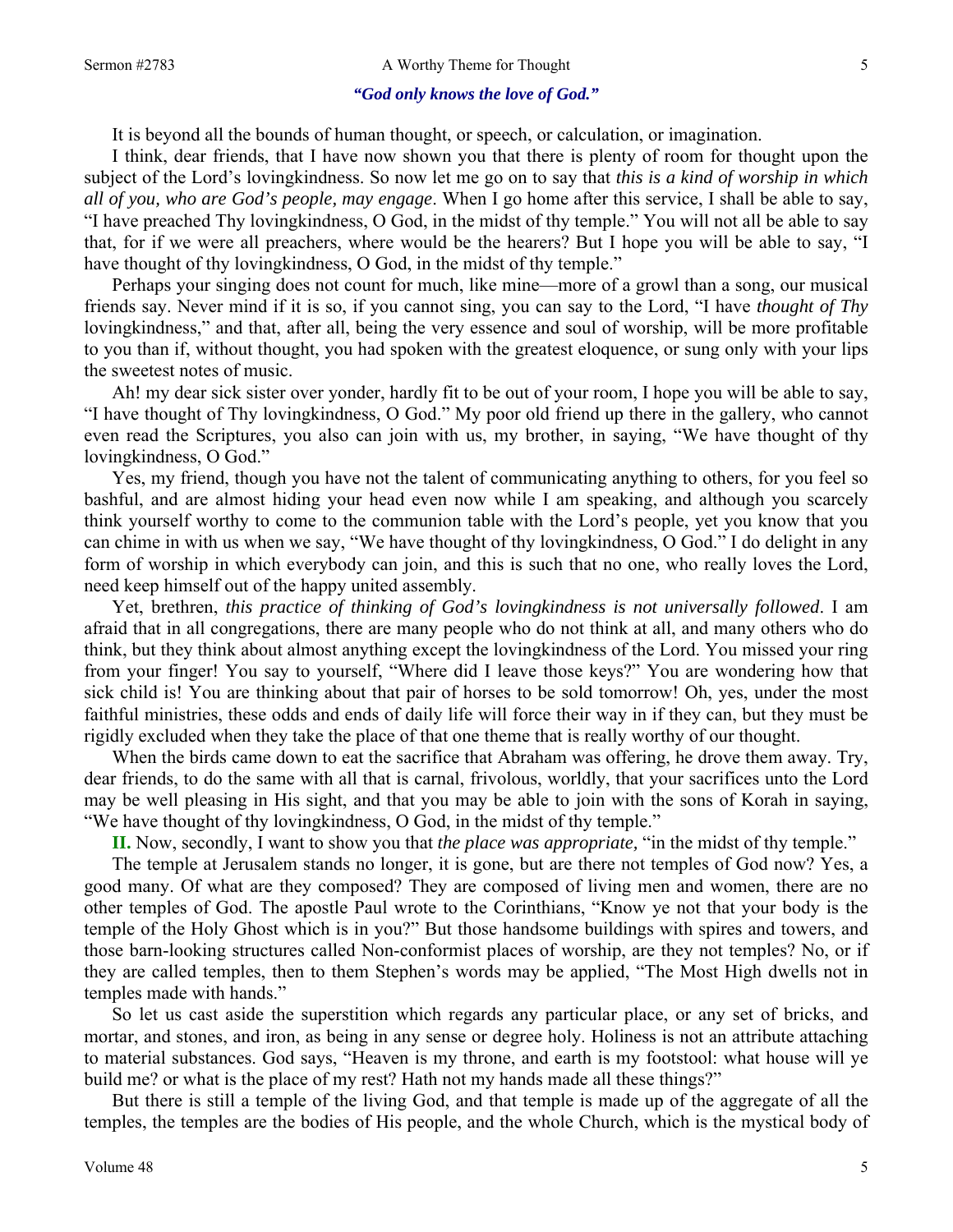Christ, is the temple of God. By the term, the church, I mean the whole body of believers throughout the world, and in heaven too, for they together form the one "general assembly and church of the firstborn, which are written in heaven." This is the temple of the living God, and I hope that many of us can say that we are in the midst of it. If we are numbered among God's people, the tens of thousands, and hundreds of thousands, all over the world, who love the Lord, surely we are in the most appropriate place to think of the lovingkindness of the Lord.

And first, if we are in the midst of God's spiritual temple, His true church, we may well *think of His lovingkindness in permitting us to be there*. "What!" says one, "am I really one of the Lord's chosen people? Dare I hope that I have a part and a lot with His saints? Who would have thought that such a thing was possible? Who would have dreamed that it could ever be so?" Ah! beloved, of all the wonders you will ever see in the church of God, if you really know yourself, the greatest wonder of all will be to find yourself there. I am never tired of singing, with good Dr. Watts—

> *"Why was I made to hear Thy voice, And enter while there's room; When thousands make a wretched choice, And rather starve than come?*

> *'Twas the same love that spread the feast, That sweetly forced us in; Else we had still refused to taste, And perish'd in our sin."*

Cannot many of you say the same thing? Some of your old companions are not here, perhaps they even ridicule the idea of coming to such a place as this. Possibly, some of your former associates are now where hope and mercy can never reach them. Why was it not your lot to reject Christ, and to perish in your sin? What, but the sovereign grace of God has made the difference between you and them? So well may you say, '"We have thought of thy lovingkindness, O God, in the midst of thy temple,' we have thought of thy lovingkindness in putting us into Your temple, and even making some of us to be pillars in that temple."

Standing in the midst of that temple, which is the true church of God, we cannot help thinking of the lovingkindness of the Lord, for *every stone in that temple testifies to His lovingkindness*. These are the living stones that are "built upon the foundation of the apostles and prophets, Jesus Christ himself being the chief cornerstone; in whom all the building fitly framed together groweth unto a holy temple in the Lord." And brethren, the very quarrying of every stone out of the pit of nature, and the squaring of every stone so as to make it fit to be built into God's temple, is such a work of lovingkindness that as we look upon our brothers and sisters—the living stones that lie in the same course with ourselves—we may well think of God's lovingkindness.

We may also think of the lovingkindness of the Lord in the midst of His temple, *because everything in that temple reminds us of His lovingkindness*. There was, for instance, the altar of burnt offering, and we can say, "Thank God for the lovingkindness which has provided for us the one great atoning sacrifice by which our sin is for ever put away." There stood too, the golden altar of incense, and every thoughtful believer says, "Thank God for the lovingkindness which has given us Christ to be our Intercessor before the throne of God on high, where His prevailing prayers are continually ascending on our behalf."

There also stood the shewbread upon the sacred table, and we say, "Thank God for Him who, as the Bread of life, is the ever-present and ever-satisfying food for His people." There too, was the golden candlestick, or lamp stand and we can say, "Thank God for His lovingkindness in having provided allsufficient light for His people."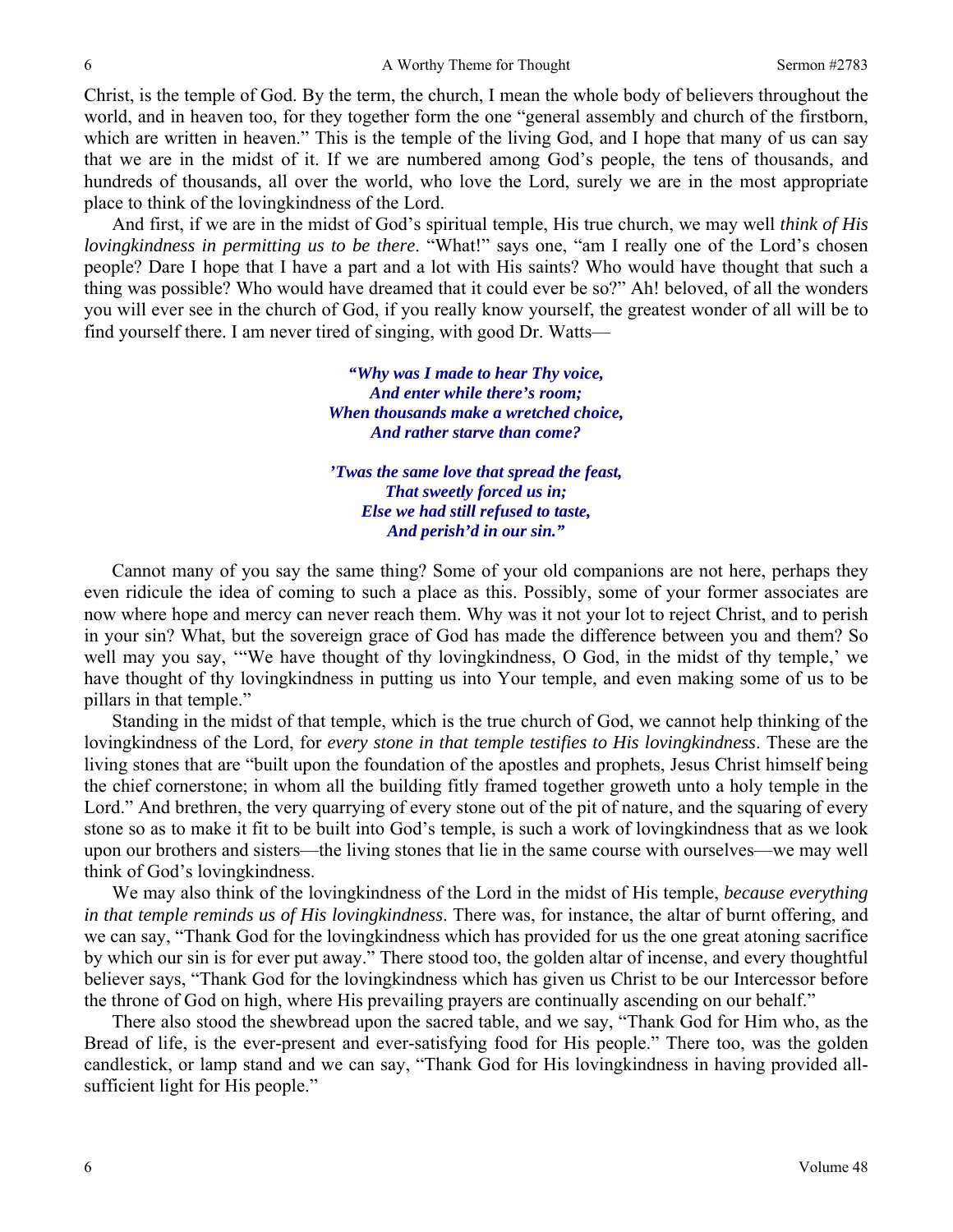There was nothing, on which the intelligent, thoughtful eye of a believer could rest, in the tabernacle or the temple that would not remind him of the lovingkindness of the Lord, and I think I may say the same concerning the church of Christ, to which we belong.

Look where you will, everything speaks of the lovingkindness of the Lord. There is, first of all, the great Head of the church, your Lord and Savior, and mine. Oh, what lovingkindness there is in Him! His incarnation, His life, His death, His resurrection, His ascension, His intercession, His promised second advent—all these are full of lovingkindness.

Then look at the feet of that same mystical body, for the very poorest of the saints will also tell you of the lovingkindness of the Lord. See how, in our baptism, the Lord shows us His lovingkindness by teaching us that the way to life lies through death and burial. Then see how, in that sacred supper which we are about to celebrate, the Lord further shows His lovingkindness by teaching us how the divine life that He has imparted to us is to be nourished by the very body and blood of Christ received into us in a spiritual sense. It is lovingkindness everywhere, brethren, in the temple of the Lord, turn which way you will, it is all loving kindness, and nothing else.

Will you kindly pick that long word to pieces for a minute. It is a most expressive and instructive word—loving-kind-ness, not only kindness, or kinnedness—God acting towards us as if He were near akin to us—but lovingkindness—the kindness of a brother to his brethren and sisters, the love of a father towards his children—nay, these are poor things compared with the lovingkindness of the Lord. Sing of it, tell of it, and as the sons of Korah did, think of it in the midst of the temple of the Lord.

**III.** The third thing I was to prove to you was that *the result was beneficial,* "We have thought of thy lovingkindness, O God, in the midst of thy temple." Having done so, what was the result?

First, according to the context, *they were made joyous:* "Let mount Zion rejoice, let the daughters of Judah be glad, because of thy judgments." You know how you may think over a subject until you can produce within yourself the state of mind which naturally grows out of it. You may take your troubles, and pore over them, again, and again, and again, and again, until you make yourself as thoroughly miserable as a human being can be.

I recollect someone writing to me to say that he had attended the Tabernacle on one occasion, but that he should never do such a thing again, for he was certain that the tried and afflicted people of God did not meet there. He said, "As I looked around, and saw the happy faces of the congregation, I said to myself, 'These are not the tried people of God.'"

Then he went on to inform me that he had found a brother, under whose preaching he could profit, for there were only eight people gathered to listen to him, and they all looked so wretched, and the preacher unfolded such a deep and sorrowful experience, that the brother felt himself quite at home. I was glad that he did, for I like everybody to be where he feels at home, and if anyone is most happy when he is most miserable, I hope he will enjoy himself all he can.

That state of mind would not suit me, yet there are persons, of that sort, who never are contented till they are dissatisfied, who never are pleased with anything unless they can grumble and growl at it, and who never seem able to sing—

### *"My willing soul would stay In such a frame as this,"—*

until they feel that they cannot stay in it any longer.

But brethren and sisters, I trust we are not "cut on the cross" after that fashion. We delight in being joyful in our God, and we wish that our countenances could always shine as the face of Moses shone when he came down from the mount.

So, beloved, think of the lovingkindness of the Lord to you, and see if that does not make melody in your heart unto Him, and cause the big bells in your soul to ring carillons of praise so full of jubilant gladness that your very body shall seem as if it could hardly bear the joy.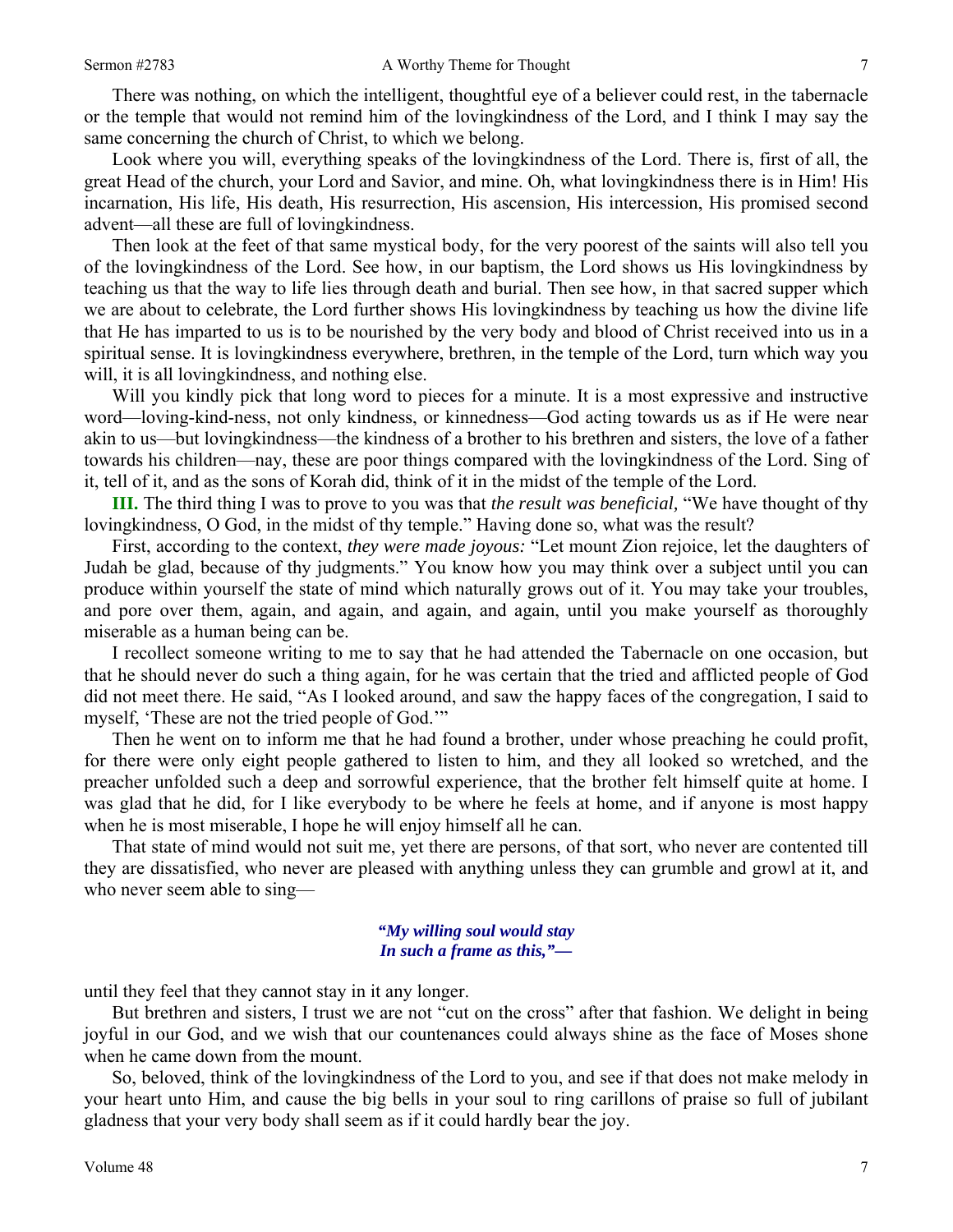I have sometimes seen an old church steeple rock and reel when a marriage peal has been rung out from the ancient belfry, and in like manner, at times, one has felt so happy that the poor physical frame seemed as if it could scarcely endure such excess of bliss as the soul was delighting in the lovingkindness of the Lord.

Now, my dear sister, you have talked about that rheumatism of yours to at least fifty people who have been to see you, suppose you tell your next visitor about the lovingkindness of the Lord to you. Yes, my dear brother, we all know that trade is bad, for you have told us so every day, for I do not know how many years. And you have always been losing money, though you had no capital when you started, yet, somehow or other, you have managed to have something left even now. Well, we know that old story, could you not change your note just a little, and talk about the lovingkindness of the Lord?

Yes, my friend, I know that many professing Christian people are not all that they profess to be, I have heard you say so ever so many times. You say also, "There is no love in the church." Well, so far as we can see, you are not overstocked with it. You say, "There is no zeal among the members." But have you any to give away to those who need it? Now, henceforward, instead of always harping on the faults and failing of God's people—which, certainly, are numerous enough, but have not become any fewer since you talked so much about them—would it not be better to think and talk of the lovingkindness of the Lord?

I would like to have this for my theme until I die. If there could be such a sentence as this passed upon me now, "You are never to preach again except upon the lovingkindness of the Lord," my soul would be delighted to have such a commission. I am sure that I should never exhaust the subject, though I would try my hardest to do so. When I had gone as far as I could, I would call on some of you to tell what God had done for you, and so I would start a fresh band of preachers, for each one of you would have a new story to tell of the lovingkindness of the Lord, and the telling of that story would make your souls glad.

I have partly anticipated what I was going to say upon the next point, which is that thinking upon the lovingkindness of the Lord *would unloose our tongues*. Notice what it says in the twelfth and thirteenth verses, "Walk about Zion, and go round about her: tell the towers thereof. Mark ye well her bulwarks, consider her palaces; that ye may tell it to the generation following." If you have really tasted of God's lovingkindness, you must tell others about it. You cannot keep as a secret the love of God to you.

The first instinct of a newborn soul is to tell its joy to somebody else. Think over this theme, and you will find a tongue that you thought you had not got. "While I was musing," said David, "the fire burned: then spake I with my tongue." My sister, you will take a Sunday school class yet, if you will only think upon God's lovingkindness to you. My dear brother, you can talk to those few poor people in that hamlet where you live. You have been afraid to try to speak to them and so you have let them remain uninstructed, but you will not be able to be silent if you think upon God's lovingkindness to you.

There is a string that ties your tongue, get your heart so red hot that it will burn that string, and then, off you will go, and when once your tongue is unloosed by such a process as that, it will be said of you as it was of Naphtali, the hind let loose, "He giveth goodly words." Tell to all around you that the Lord is good, and that His mercy endureth forever.

Does someone ask, "Is there any need to tell that?" Yes, there is, for it has got abroad that our Master is austere, and hard to His servants. I should not wonder if there are some young people, even here, who imagine that religion is a very dull, dreary, miserable thing, and who say that they do not want to be Christians, for they would rather see a little life. They would not mind being converted afterwards, but they would like to have a little happiness first.

Well, young people, it is a very good resolution, only let me tell you that it is a pity to look for life in the outskirts of death, for there is none there. It is advisable to have a little happiness, and more advisable to have a good deal of it; and it is most of all advisable to have the greatest happiness possible. I, for one, will speak of the lovingkindness of the Lord, and I do not think any believer here will contradict me, and I can say that I never knew what real happiness meant till I trusted the Lord Jesus